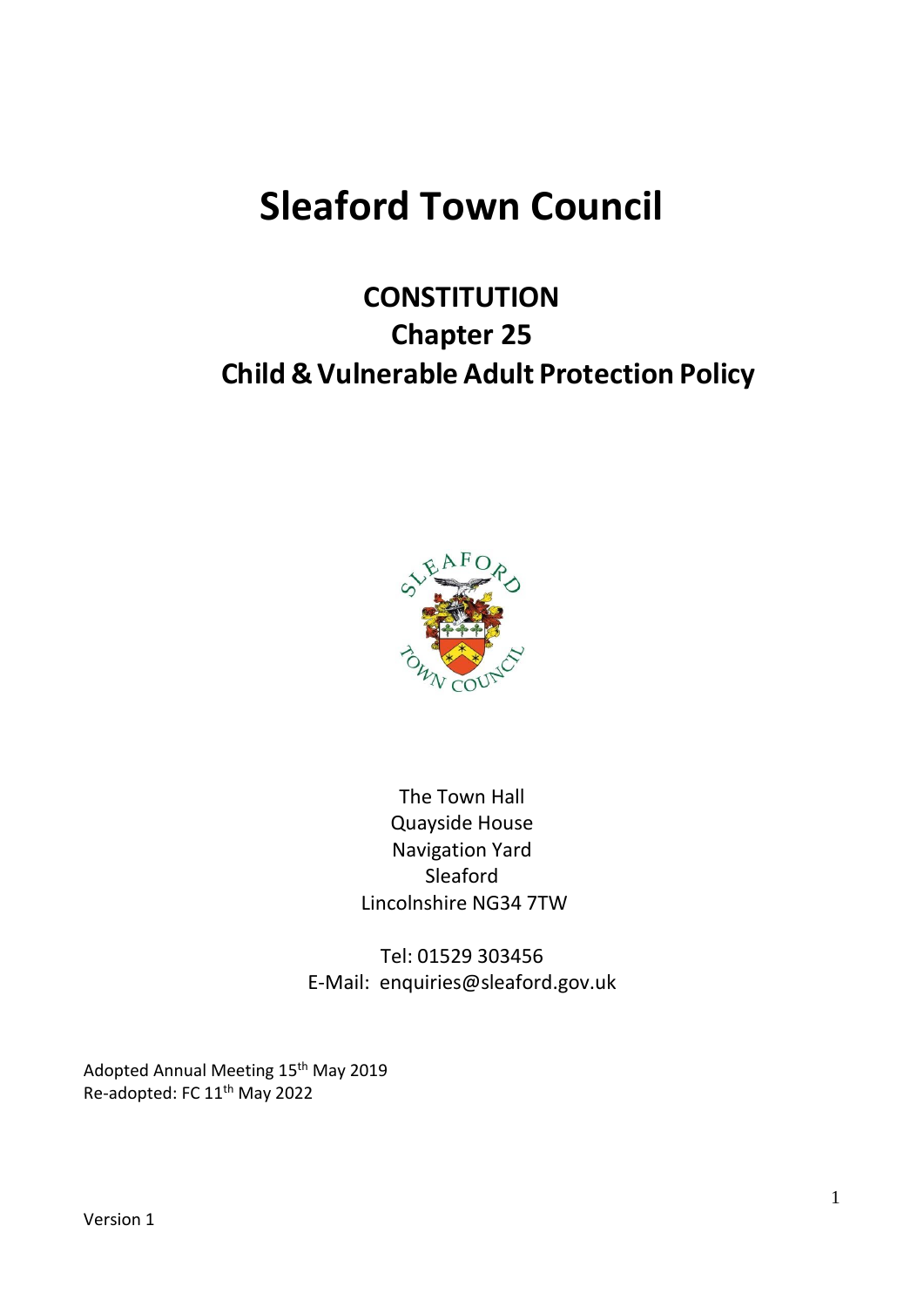# **1. Introduction**

All organisations have a duty of care for the children and any vulnerable adults whom they provide activities or services. Sleaford Town Council is committed to practices that protect children and vulnerable adults from harm and treat them with dignity and respect. At the same time the Council will protect its staff from the risk of unfounded allegations. Sleaford Town Council will seek to ensure that any child or vulnerable adult using Council services or facilities can access them in safety without fear of abuse.

The Council seeks to implement its policy on child and vulnerable adult protection by:-

- **•** Ensuring that allstaffthat have regular, direct and unsupervised contactwith children and vulnerable adults are carefully selected, including a checkwith the Disclosure Barring Service, at least two written references, trained and accredited where necessary.
- **•** Ensuring that any Town Council contractors who have regular, direct and unsupervised contact with children have effective policies and procedures in place.
- **•** Giving allthe partiesinvolved e.g.parents and the general public, information aboutwhat theycanexpectfromtheCouncilinrelationtoprotectingand safeguardingchildrenand vulnerableadults.
- **•** Ensuring that there is a clear complaint procedure in place that can be used if there are anyconcerns.
- **•** Sharing information about concernswith appropriate agenciesthat need to knowand involving parents and/or carers as appropriate.

#### **2. Scope**

This policy applies to all Members and staff regardless of whether or not they have regular contact with children and vulnerable adults.

For the purposes of the policy, a member of staff covers employees including casuals, volunteers, work experience placements and trainees.

This policy should also be read in conjunction with other policies in the Council Constitution including the Staff Handbook [particularly the Equality and Diversity, Complaints and Whistleblowing sections], the Health, Safety and Welfare Policy and the Information Policy.

#### **3. Definitions**

For the purposes of the policy, a **child** is anyone under the age of 18 years.

A **vulnerable adult** is someone who by reason of mental or other disability, age or illness is unable to take care of themselves or unable to protect themselves against significant harm or exploitation. An adult for the purposes of this policy is anyone over 18 years of age.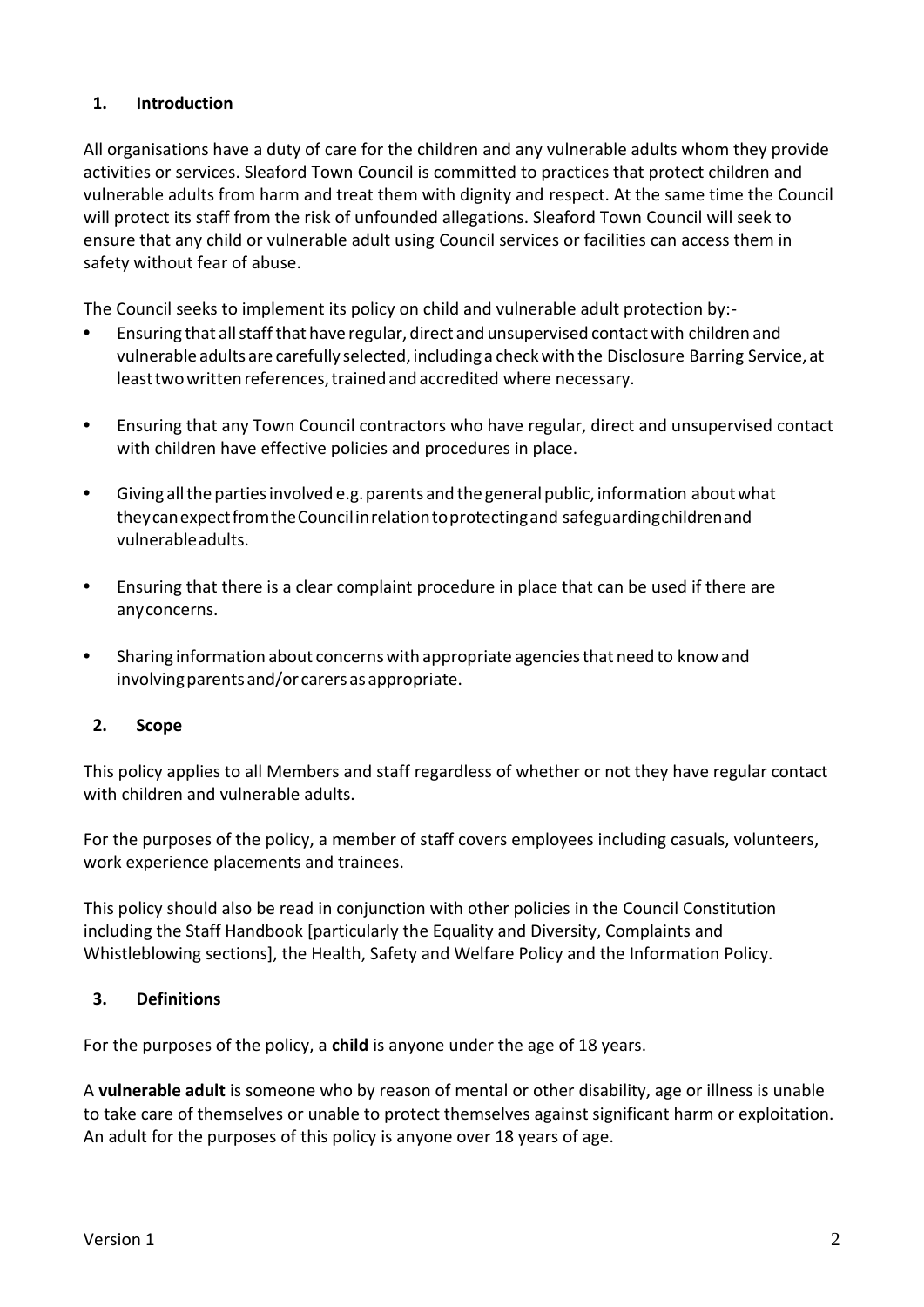#### **4. Procedures**

These procedures and the following good practice guidelines seek to ensure that all Members and staff have a clear understanding of their responsibilities when working with children and vulnerable adults. The aims of these procedures are to ensure that both Members and staff:

- **•** Recognise the signs of abuse and what appropriate course of action should be taken in the circumstances
- **•** Understand the potential risk to themselves and ensure that good practice is adhered to at all times.
- **•** Recognise signs of improper behaviour from other Members and or staff and report it to the Acting Town Clerk/Monitoring Officer at the earliest opportunity.

# **5. Good Practice Guidelines**

Everyone working in direct or indirect contact with young people and vulnerable adults must abide by the guidelines noted below.

It is possible to reduce situations where abuse may occur and below are specific examples of the care which should be taken when working with children or vulnerable adults.

#### **Members and Staff must**:

- Be identifiable e.g. wearing Town Council branded clothing or name badges
- Treat all children and people with dignity and respect
- Provide an example for good conduct that others can follow
- Challenge unacceptable behaviour e.g. bullying and report allegations/suspicions of abuse
- Ensure that when possible there is more than one adult present during activities with children and young people, or at least be within sight or hearing of others
- Respect their right to personal privacy and encourage children and vulnerable adults to feel comfortable enough to point out attitudes or behaviours they do not like
- Remember that someone else might misinterpret certain actions, no matter how well intentioned
- Be aware that any physical contact with a child or vulnerable adult may be misinterpreted
- Recognise that special caution is required when discussing sensitive issues with children or vulnerable people
- AlwaysoperatewithinSleafordTownCouncil'sCodeofConduct,principles, guidance, policies and procedures

# **Members and Staff must not:**

- Have inappropriate or unwarranted physical or verbal contact with children or vulnerable people
- Be drawn into inappropriate attention-seeking behaviour or make suggestive or derogatory remarks or gestures in front of children or vulnerable adults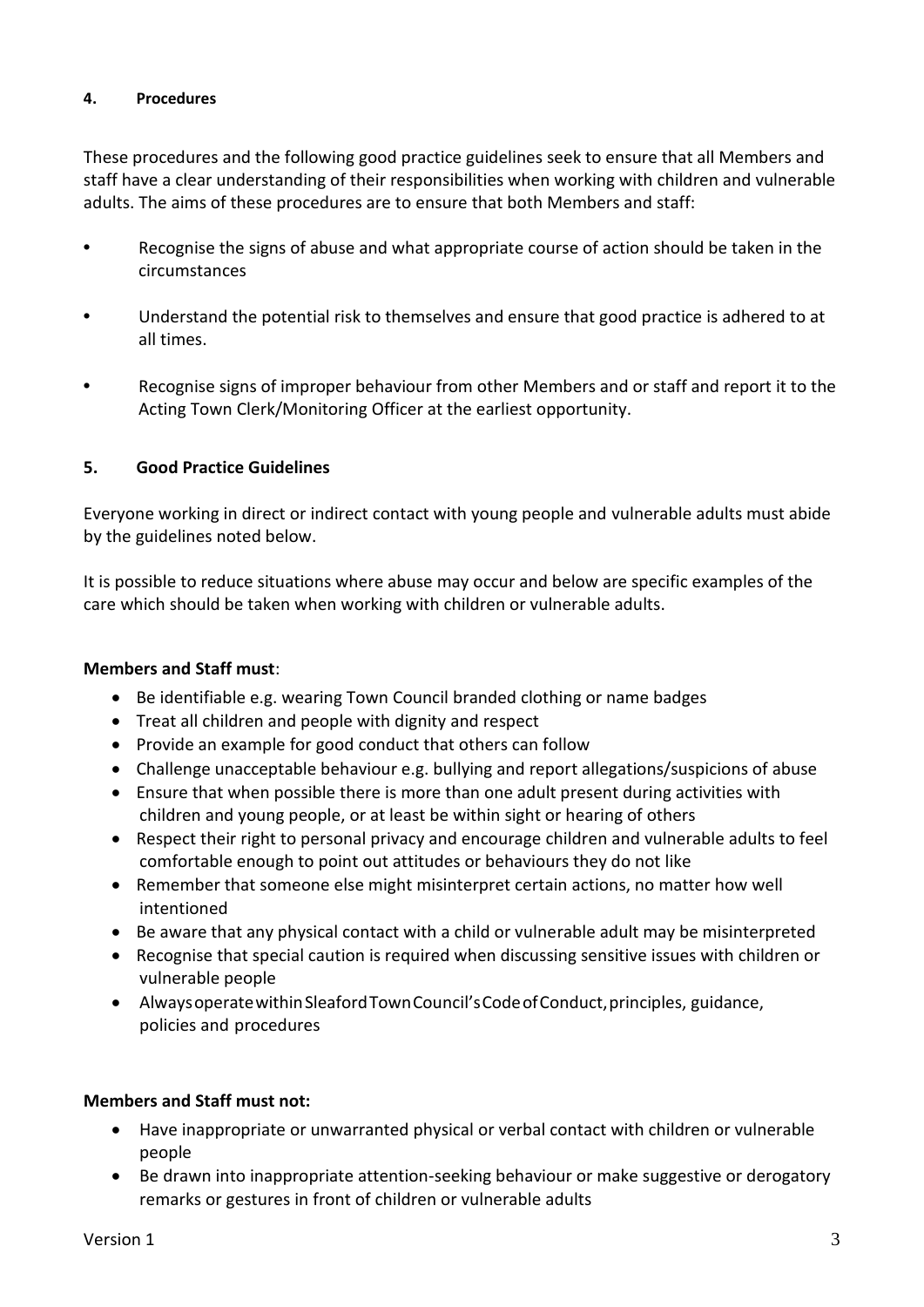- Jump to conclusions about others without checking facts
- Either exaggerate or trivialise any abuse issues
- Show favouritism to any individual
- Rely on your good name or that of Sleaford Town Council to protect you
- Believe 'it could never happen to me'
- Take a chance when common sense, policy or practice suggests another more prudent approach

There may be exceptional circumstances where it is necessary to restrain a child or a vulnerable adult to prevent them from damaging themselves or others. Only the minimum reasonable force necessary may be used. All incidents of physical restraint must be recorded on an incident form and submitted to the Acting Town Clerk, as well as informing the parents and/or carer as soon as possible.

#### **6. Mains Forms of Abuse**

• **PhysicalAbuse**

This may involve actions such as hitting, shaking and burning as well as the use of inappropriate restraint. Physical abuse, as well as being a deliberate act, can be caused by an omission or failure to act to protect. In the case of children, it includes the giving of alcohol, inappropriate drugs or poison to them.

# • **Emotional Abuse**

Emotional abuse is a persistent lack of love and affection. A child may be constantly verbally abused, threatened, ignored or taunted. Other forms of emotional abuse include excessive overprotection and unrealistic pressure to succeed. In addition it may include intimidation, humiliation, verbal abuse, harassment or discriminatory harassment to adults.

#### • **Sexual Abuse**

Involves forcing or enticing a child or vulnerable adult to take part in sexual activities whether or not the child or vulnerable adult is aware of or consents to what is happening. It may also involve non-contact activities such as showing pornographic material, sexual innuendo or encouraging someone to behave in a sexually inappropriate way.

# • **Neglect**

The persistent failure to meet a child's or vulnerable adult's basic physical and/or psychological needs. These needs include adequate food and warm clothing and also medical care, social care and educational services. Neglect may include simply being left alone or excluded.

#### **7. Recognising Abuse**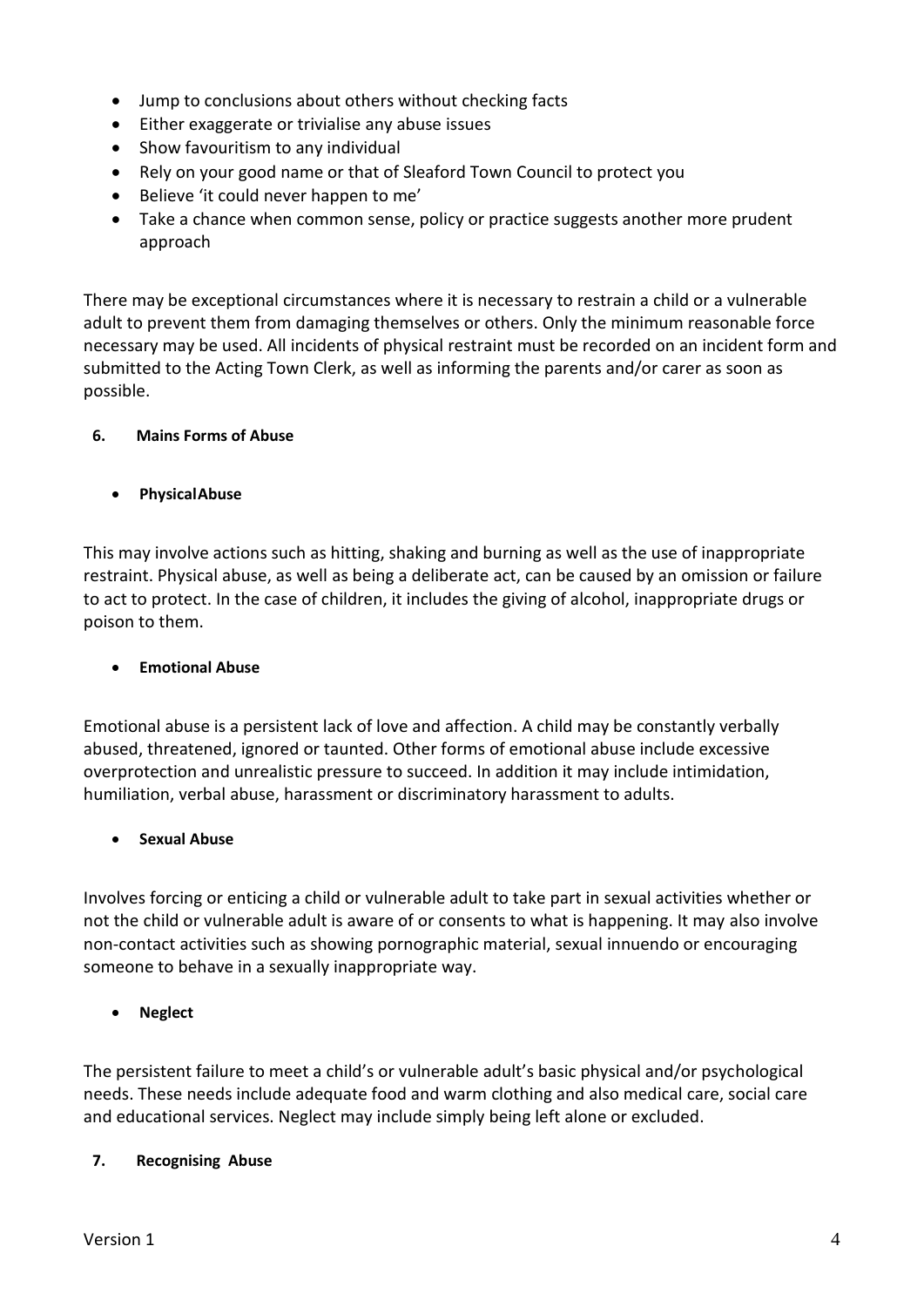This is not always easy to do and it is not the responsibility of Members, Officers or staff to decide whether or not abuse has taken place, or if a child or vulnerable adult is at significant risk. However Sleaford Town Council does have a responsibility to act and report promptly if they have any concerns or suspicions.

Indications that a child or person may be subject to abuse include:

- Unexplainedorsuspiciousinjuriessuchasbruises,cutsandburnsparticularlyif situatedonparts ofthebodynotnormallypronetosuchinjuries
- Injuriesforwhichanexplanationseemsinconsistent
- Fearofparentsorcarersbeingapproachedaboutsuchinjuries
- Flinchingor coweringwhentouchedorapproached
- Suddenorunexplainedchangesinbehaviour
- $\bullet$  Fear of being left with a specific person
- Changesinappearance-suddenlossofhair,dirtiness,weightlossetc.
- Inchildren,afailuretogrowandthriveandshowingdifficultiesinmakingfriends or socialising
- In adults, a loss of assets and possessions

This list is by no means exhaustive and it is important to remember that many children and people will exhibit some of these indicators at some time, and the presence of one or more should not be taken as proof that abuse is occurring.

It is crucial that Members and staff realise that this is only a process of observation and that at no point should Members or staff actively seek out abuse or an abuser. The Town Council's responsibility is to ensure that any concern about the welfare of someone is reported and to never assume that others will do it.

# **8. Responding to Allegations and Suspicions of Abuse**

It is vitally important the details of an allegation or an incident of abuse or mistreatment are carefully recorded, regardless of whether or not the concerns are later shared with a statutory agency.

An accurate record should be made of:

- The date and time ofthe incident and/or disclosure
- The parties who were involved
- What was said and done by whom
- Thefullnameofthepersonreportingandtowhomreported
- And where appropriate:
- AnyactiontakenbySleafordTownCouncil
- Reasons why there was no referral to a statutory agency
- **Responding to a child or vulnerable adult making an allegation of abuse against a Councillor, officer or contractor**

Members and staff will stay calm and listen carefully, allowing the child or person to continue at their own pace and reassure them that they have done the right thing in speaking out. It may be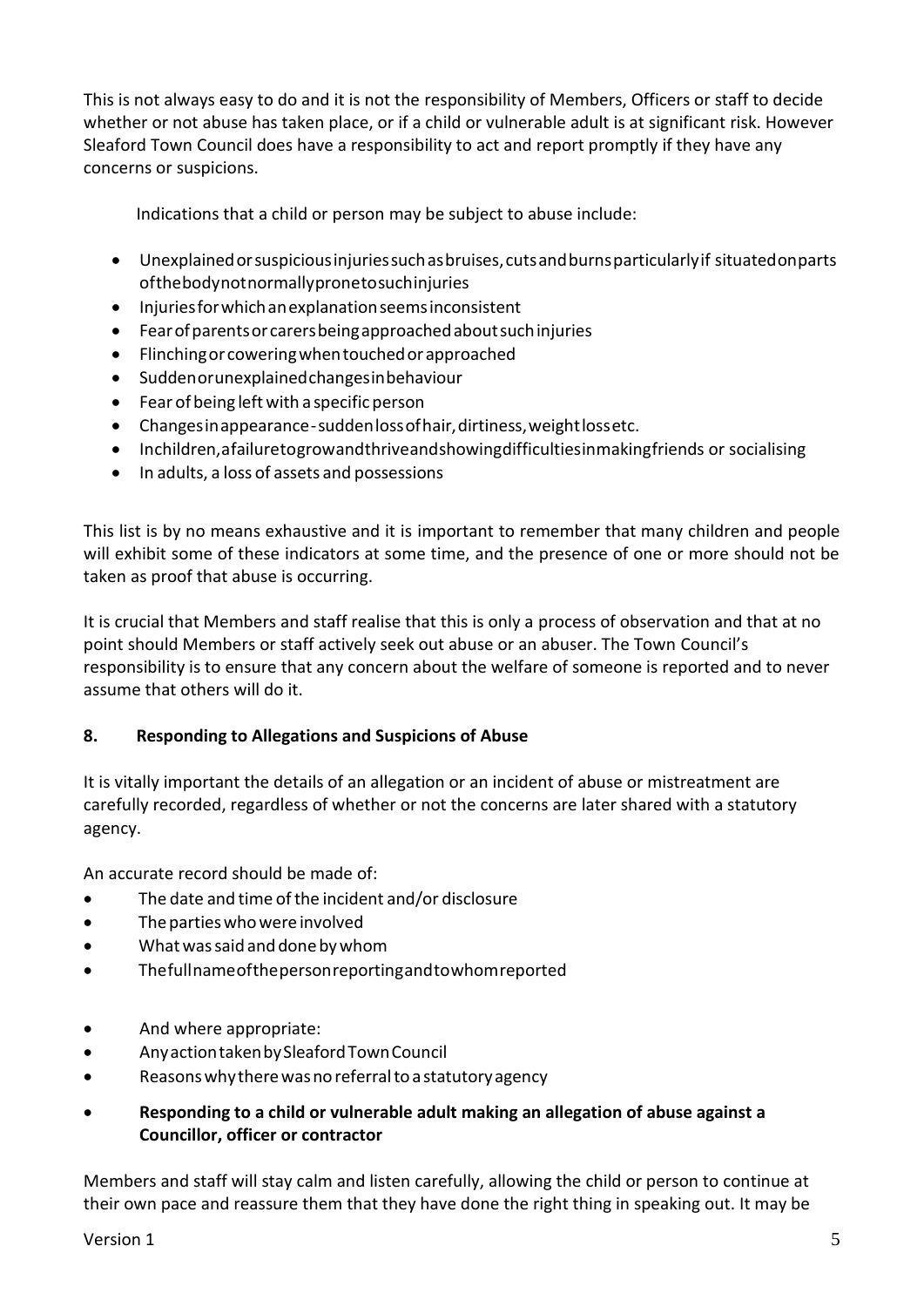necessary to ask questions for clarification only and at all times asking questions that suggest a particular answer [i.e. leading questions] should be avoided.

The record keeping advice on page 5 should be followed and, at an early opportunity, it must be explained to the child or vulnerable adult that the information will need to be shared. Do not promise to keep secrets.

These allegations should be recorded and reported to the Acting Town Clerk at the earliest opportunity. If the allegations are made in respect of the Acting Town Clerk then the report must be made to the Chair of the Council.

• **Responding to suspicions that a Councillor or officer may be abusing a child or vulnerable adult or not following the code of good practice**

Anyone that suspects a colleague may be abusing a child or a vulnerable adult should act on their suspicions immediately. These suspicions should be recorded and reported to the Acting Town Clerk at the earliest opportunity. If the suspicions are raised in respect of the Acting Town Clerk then the report must be made to the Chair of the Council.

If the matter relates to poor practice the disciplinary/capability procedures may be followed, as detailed in the Staff Handbook.

If it relates to abuse, the matter will later be referred to Social Services who may also involve the Police. The person concerned will be suspended pending the outcome of an internal investigation into the allegations.

Sleaford Town Council acknowledges that this is an extremely sensitive issue for staff and everyone working on its behalf. The Council will fully support and protect anyone who, in good faith, reports a concern that a colleague is or may be abusing a child or a vulnerable adult.

# **9. Confidentiality**

The legal principle that the welfare of the child or vulnerable adult is paramount means that the consideration of confidentiality, which might apply to other situations within the Council, should not be allowed to override the right of the person to be protected from harm.

However, where possible every effort should be made to ensure that confidentiality is maintained for and by all concerned when an allegation is made and whilst it is being investigated.

The Council will seek to balance protecting children and vulnerable adults from harm whilst protecting its staff from the risk of unfounded allegations.

The Acting Town Clerk will be responsible for dealing with all allegations and suspicions of abuse concerning a member of staff, in conjunction with any relevant authorities and agencies.

The Monitoring Officer at North Kesteven District Council will be responsible for dealing with all allegations and suspicions of abuse concerning Councillors, in conjunction with any relevant authorities and agencies.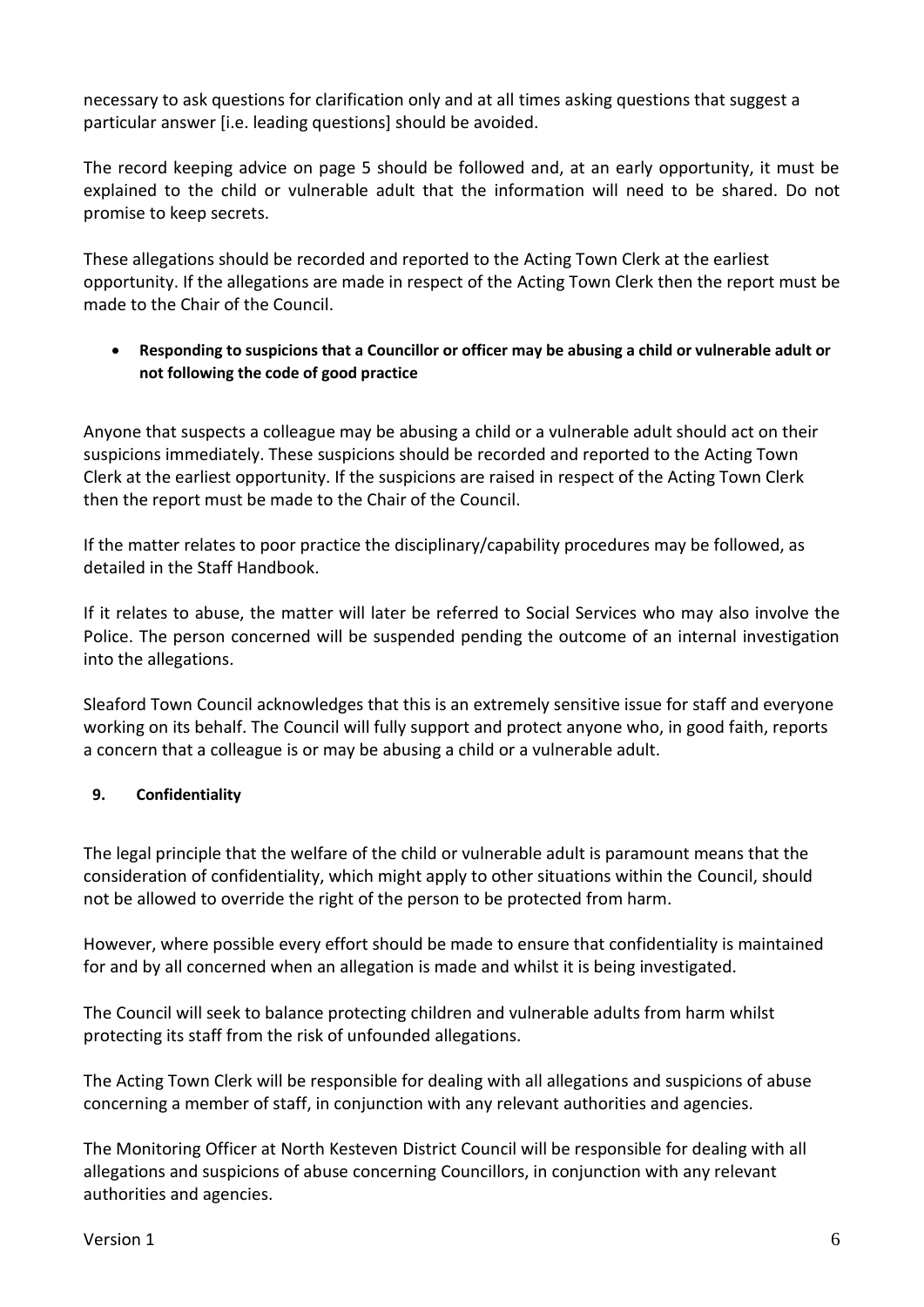The Acting Town Clerk or Monitoring Officer will not decide if anyone has been abused - this is the task of Social Services, which has the legal responsibility.

# **10. Recruitment, Training and Monitoring**

All successful applicants for posts involving contact with children or vulnerable adults will be subject to an enhanced Disclosure and Barring Service, to ensure there are no irregularities in their background which may give cause for concern. This check will be carried out by Sleaford Town Council prior to employment.

Similarly staff, which regularly have direct and indirect contact with children or vulnerable adults, will have training to raise their awareness of protection issues at their induction and at regular intervals throughout their employment at Sleaford Town Council.

# **11. Publicity and Young People – Guidance Notes**

These guidelines should be followed if commissioning photographs of children [i.e. under 18 years of age] or if planning photography of children at events and using visual media for publicity purposes.

The guidelines apply to both professional photographers / camera personnel and Members or staff taking personal or informal photographs at Town Council events.

# **12. Child Protection Issues and Visual Media**

For the protection of children, it is essential that the event organiser obtains a written validation of consent from the subject[s] and their parent[s] or guardian[s] before any images are used.

The request for consent should include an explanation of what the film or footage will contain and how the images will be used e.g. photographs / film may be used in publicity material such as the Annual Report, Annual Town Meeting, newsletters, press releases, brochures, video footage, websites and other promotional media materials.

Where Sleaford Town Council has commissioned a photographer or camera person to attend a Sleaford Town Council event, they will be requested to abide by the following requirements:

- Wearidentificationatalltimes
- Only take photographs orfootage atthedesignated event or venue
- Ensure thatthey take the audience and purpose into proper consideration when publishing anyphotographic/filmmateriali.e.focusontheactivity,ratherthan full shots ofchildren.

# **13. Appropriate Editorial Content**

All photographs used in publicity materials must fulfil the following set of criteria to ensure the publication is produced to the highest standard, the content is appropriate and falls in line with